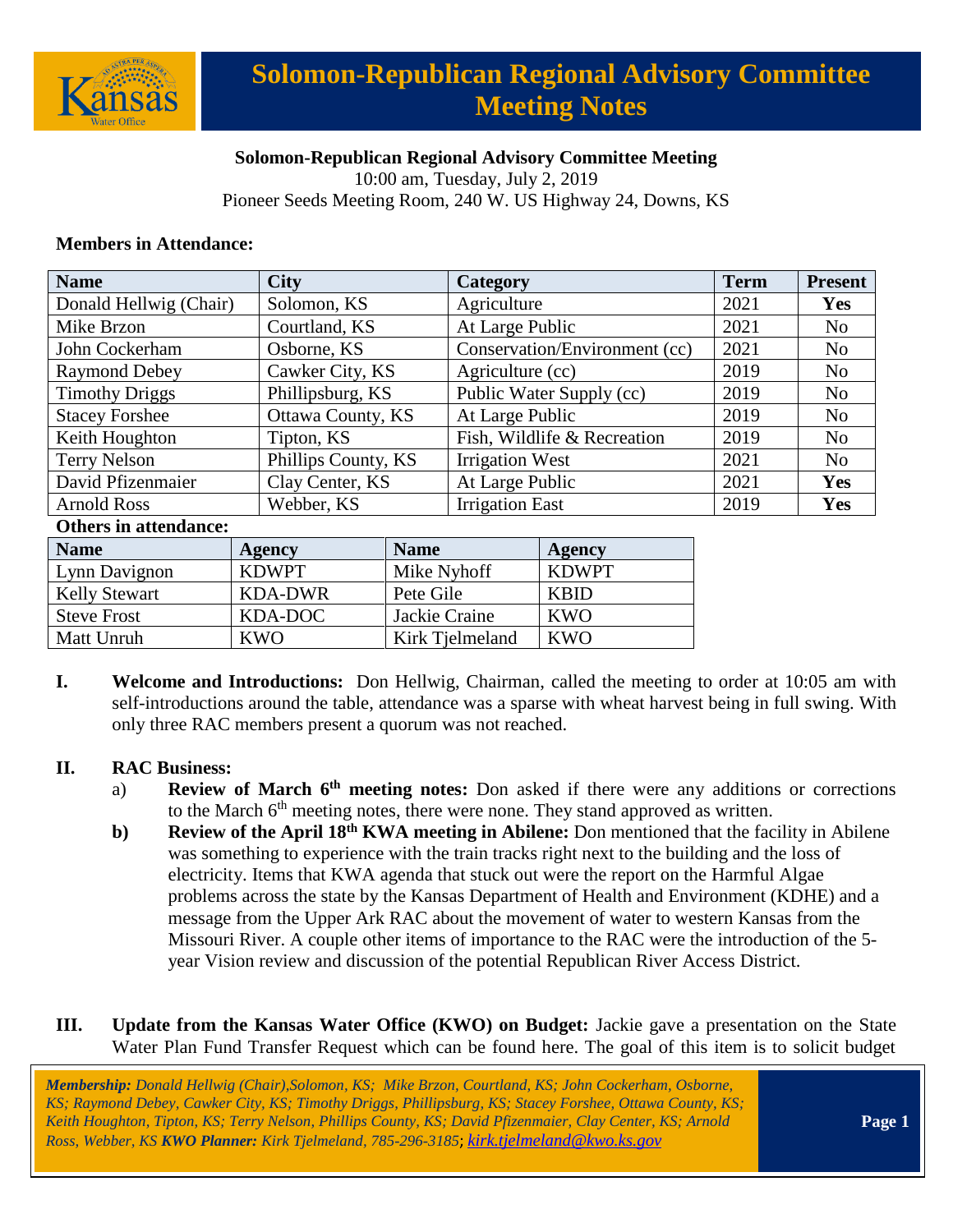

## **Solomon-Republican Regional Advisory Committee Meeting Notes**

recommendations from each RAC that will be passed onto the Kansas Water Authority (KWA). She went through the spreadsheet of agency requests and her and Matt provided additional information on each of the items as questions were raised. There was a good deal of discussion about Streambank Projects. In particular how important the streambank projects are. David also mentioned how using milo had saved tons of soil in one of his fields. He also talked about the need to improve terraces or build new ones to slow down and capture runoff during those big rainfall events which is causing damage to county infrastructure. He thought this had a great deal to do with residue management. Jackie also mentioned that State Water Plan has seen a little more funding over the last couple of years, \$3.25 million in 2018 and \$4.25 in 2019. The following items were listed off by RAC members present to be put into memo form for the KWA:

- *Continued funding of Vision Education Strategy*
- *Continued Funding of the Milford Lake Watershed RCPP*
- *Continued funding of the Harmful Algae Bloom Pilot*
- *Continued funding of Non-Point Source Pollution*
- *Continued funding of Water Resource share*
- *Increased funding for Streambank Stabilization*

 Tj will put these items together and send out to the RAC for review and ultimately submission to the KWA.

- **IV. Update from KWO on RAC Membership:** Tj led this discussion with some positive news that we have four or five applications to fill vacated positions on the RAC. In 2017 there were no applications submitted for this RAC. However, we continue to look more people willing to serve so if anyone knows of a person that might be a good fit please pass along an application. The RAC application can be found online [here.](https://www.kwo.ks.gov/about-the-kwo/regional-advisory-committees) Ti will send out an application with the budget input memo the morning of July  $3<sup>rd</sup>$ . RAC applications will be reviewed by the RAC Operations Committee and hopefully appointments will be made by this fall.
- **V. Update on KBID Projects:** Pete Gile presented a ppt that is available [here.](https://kwo.ks.gov/docs/default-source/regional-advisory-committees/solomon-republican-rac/solomon-republican-rac-presentations/kbid-july-2019-sr-rac-meeting---pipeline-projects-update.pdf?sfvrsn=69a28514_0) He started the discussion with the recent passing of one of their personnel and that she would be greatly missed. Pete also mentioned that they had been trying to reduce a bill for tainer gate repair at Harlan County Reservoir and made progress after a couple trips to Washington DC. His first slide illustrated overall canal conversion, approximately 23.14 miles of open canal has been or will be converted to buried pipe of varying sizes over the next several years. The estimated cost for the project is almost \$4.3 million with a good portion of the materials being funded with Nebraska settlement dollars. There have been three sections completed to date: 31.1, 32.1 and 33.0 for an actual cost of \$1.6 million. Completion of these projects have resulted in 9.08 miles of open canals being eliminated. Pete is continuing to apply for WaterSMART grants, most recent grant was for \$300,000. Thus far KBID has received \$400,000 in grants and has contributed \$433,000 in in-kind work. He estimates a water savings by conversion to pipe of 2,087 acre-feet/year, KGS is monitoring some wells to help document those savings. Pete has specific projects planned out for the next couple of years and hopefully grants will help increase the number of

*Membership: Donald Hellwig (Chair),Solomon, KS; Mike Brzon, Courtland, KS; John Cockerham, Osborne, KS; Raymond Debey, Cawker City, KS; Timothy Driggs, Phillipsburg, KS; Stacey Forshee, Ottawa County, KS; Keith Houghton, Tipton, KS; Terry Nelson, Phillips County, KS; David Pfizenmaier, Clay Center, KS; Arnold Ross, Webber, KS KWO Planner: Kirk Tjelmeland, 785-296-3185*; *[kirk.tjelmeland@kwo.ks.gov](mailto:kirk.tjelmeland@kwo.ks.gov)*